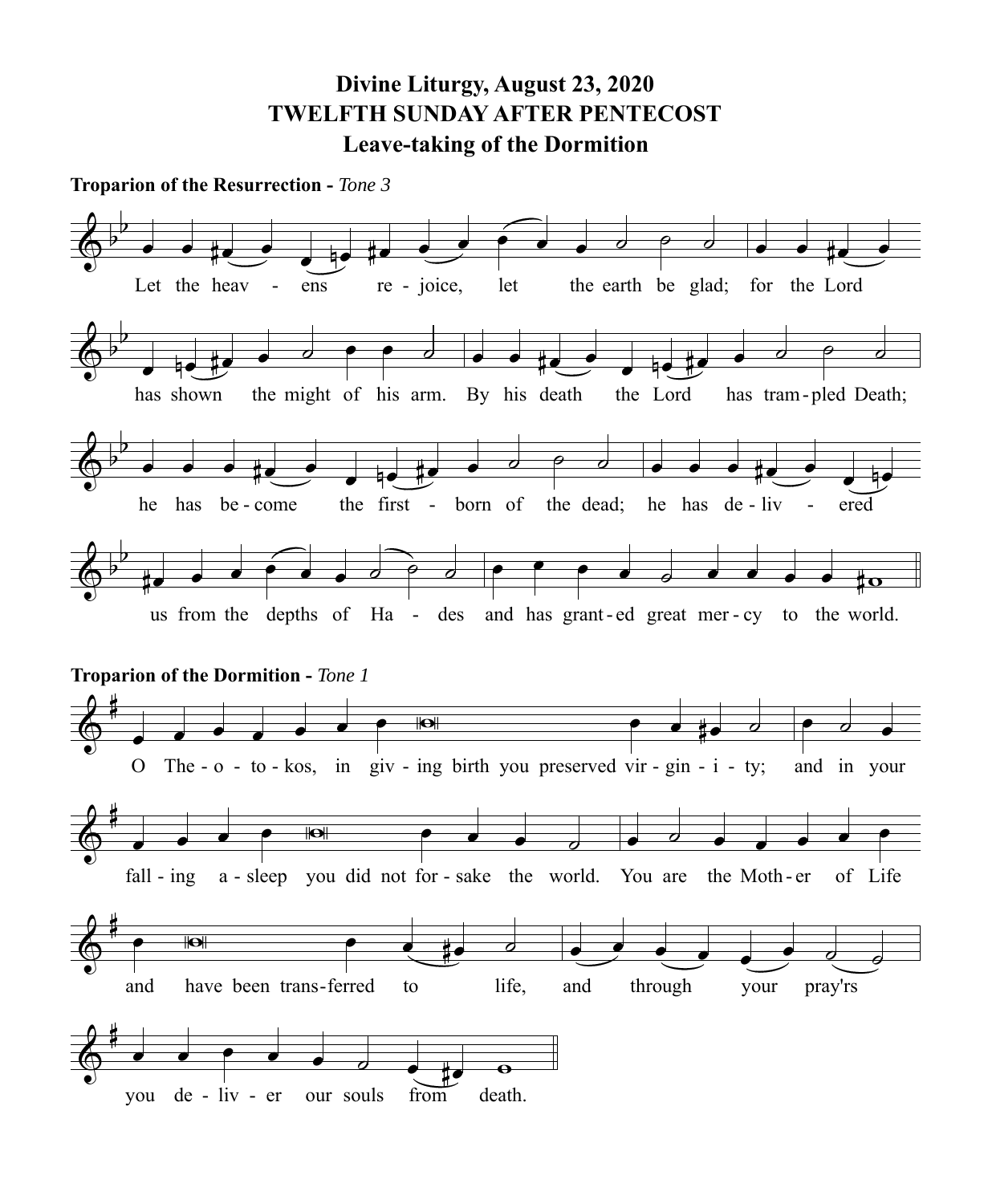

*Verse:* All you peoples, clap your hands; shout to God with cries of gladness. *And then immediately:*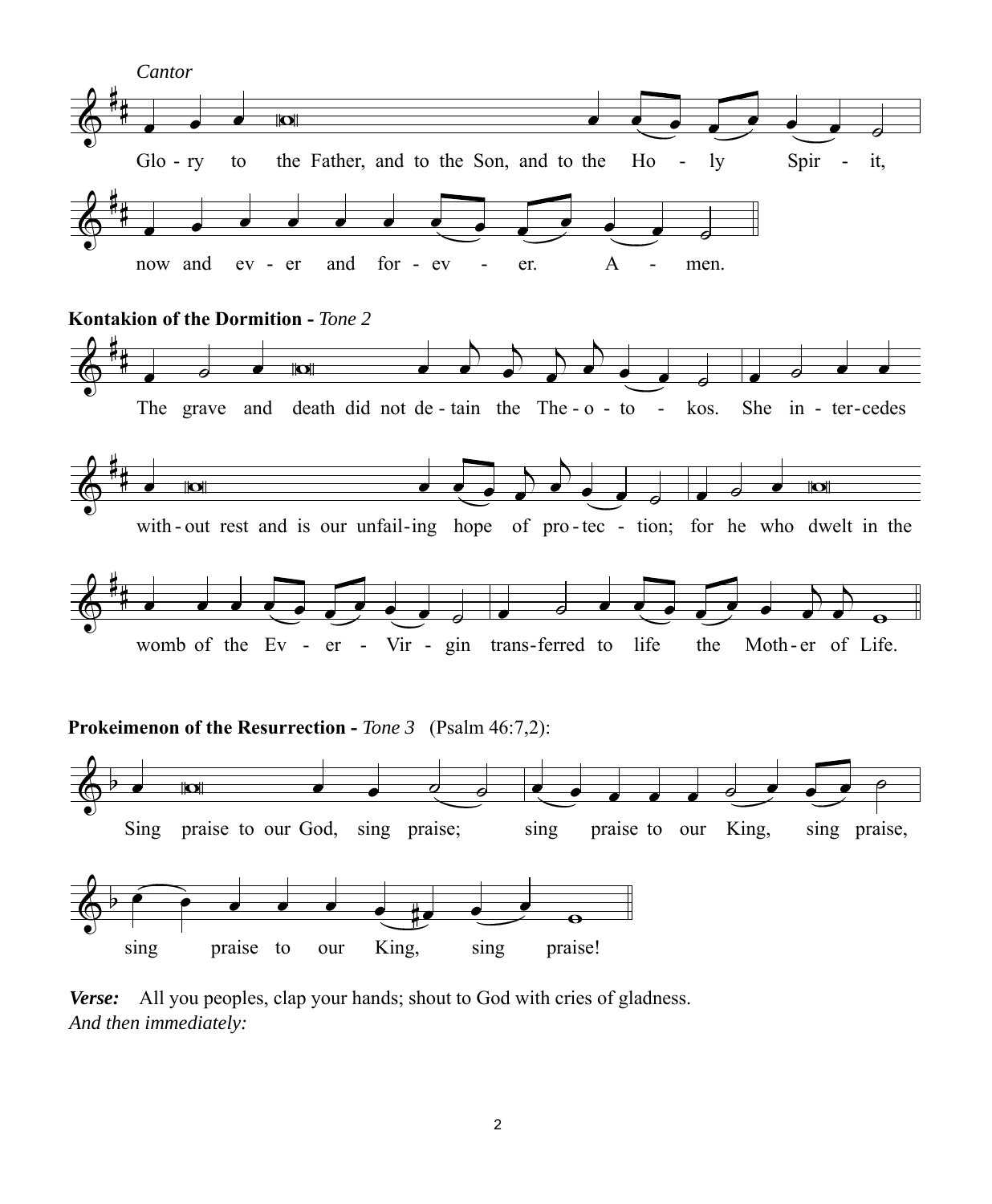

**Alleluia of the Resurrection -** *Tone 3* (Psalm 30:2,3):



*Verse:* In you, O Lord, I have placed my trust; let me never be put to shame. *Verse:* Be a protector for me, O God, and a house of refuge for my salvation. *And then immediately:*

**Alleluia of the Dormition -** *Tone 8* (Psalm 131:8,11):



*Verse:* Go up, Lord, to your rest, you and your holy ark.

*Instead of* "It is truly proper . . ."

## **Magnification:**